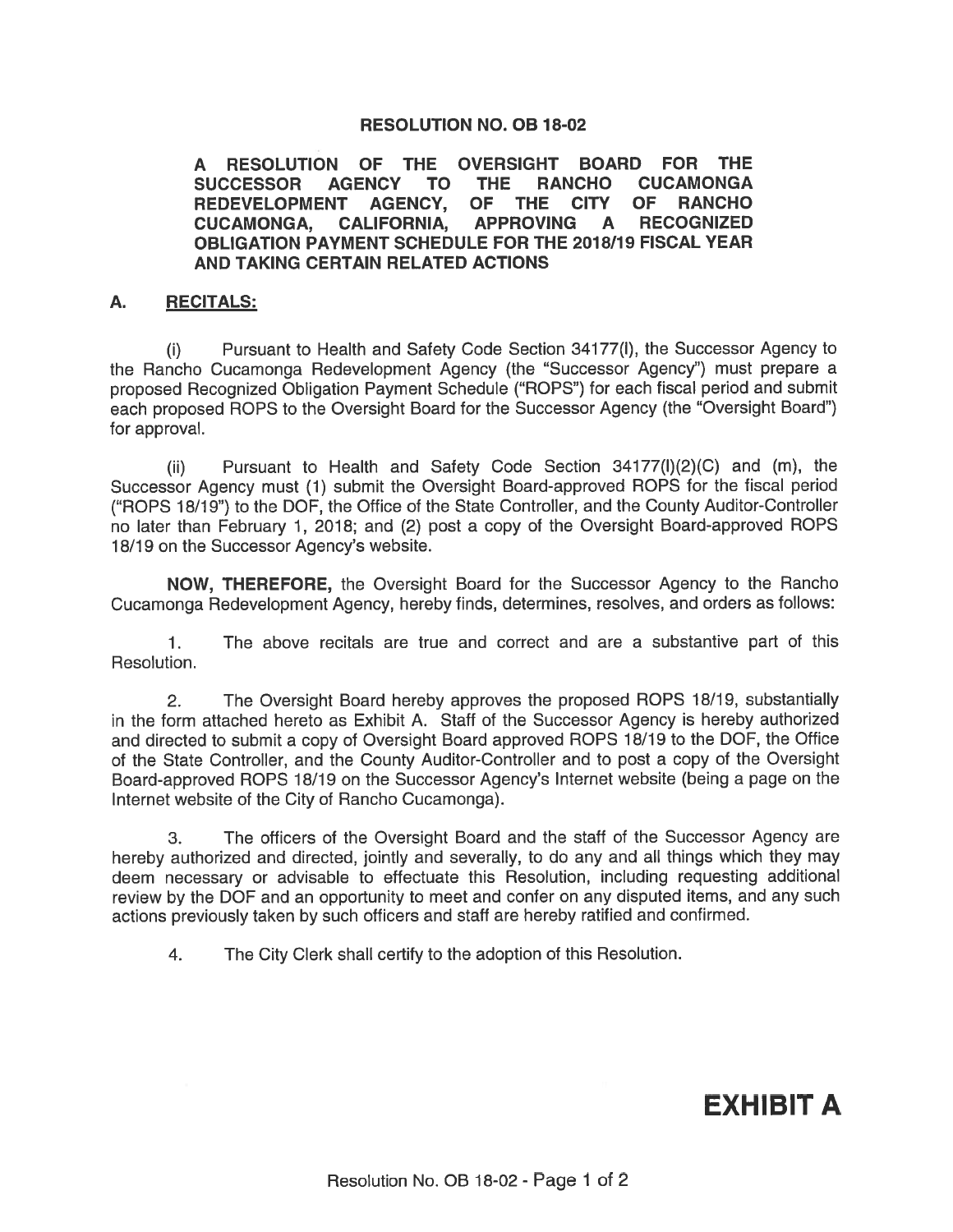PASSED, APPROVED AND ADOPTED this 24<sup>th</sup> day of January, 2018.

amira

ATTEST:

LINDA A. TROYAN, MMC. SECRETARY OVERSIGHT BOARD FOR THE SUCCESSOR AGENCY TO THE RANCHO CUCAMONGA REDEVELOPMENT AGENCY

I, LINDA A. TROYAN, MMC, SECRETARY of the Oversight Board of the Successor Agency to the Rancho Cucamonga Redevelopment Agency, California, do hereby certify that the foregoing Resolution was duly passed, approved and adopted by the Oversight Board of the Successor Agency to the Rancho Cucamonga Redevelopment Agency, California at a Special Meeting of said Board held on the 24<sup>th</sup> day of January. 2018.

- **AYES:** Claflin, Nunez, Layne, Olhasso, Rojer, Shannon
- **NOES:** None
- **ABSENT:** Tucker
- **ABSTAINED:** None

Executed this 24<sup>th</sup> day of January, 2018, at Rancho Cucamonga, California

A. TROYAN, MMC, SECRETARY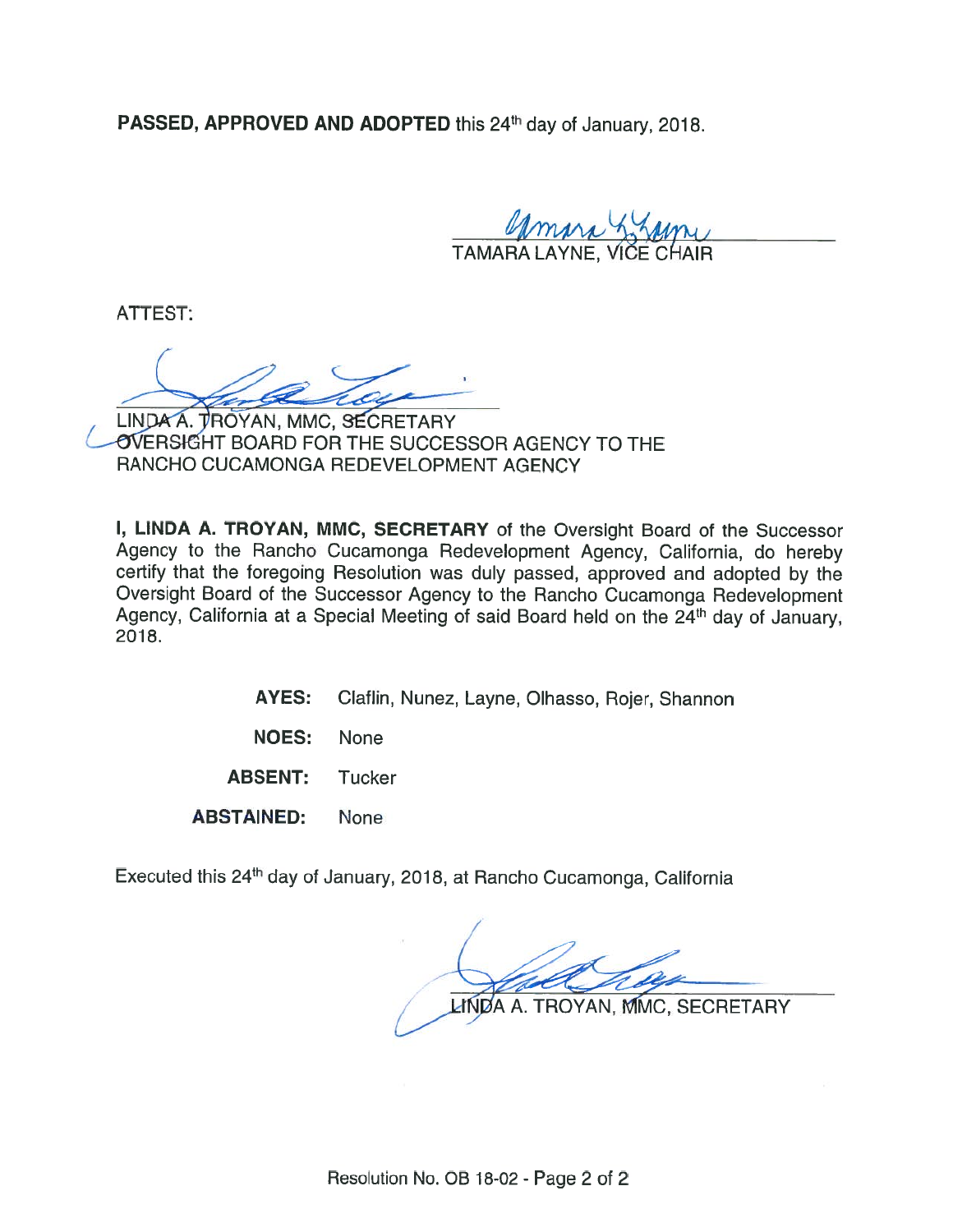## Recognized Obligation Payment Schedule (ROPS 18-19) - Summary

Filed for the July 1, 2018 through June 30, 2019 Period

| <b>Successor Agency:</b> | Rancho Cucamonga |
|--------------------------|------------------|
| County:                  | San Bernardino   |

| <b>Current Period Requested Funding for Enforceable Obligations (ROPS Detail)</b> |                                                      | 18-19A Total<br>(July - December) | 18-19B Total<br>(January - June) | ROPS 18-19 Total         |        |            |
|-----------------------------------------------------------------------------------|------------------------------------------------------|-----------------------------------|----------------------------------|--------------------------|--------|------------|
| A                                                                                 | Enforceable Obligations Funded as Follows (B+C+D):   |                                   | 520,562 \$                       |                          | $-$ \$ | 520,562    |
| B                                                                                 | <b>Bond Proceeds</b>                                 |                                   |                                  |                          |        | ۰          |
| C                                                                                 | Reserve Balance                                      |                                   |                                  |                          |        |            |
| D                                                                                 | Other Funds                                          |                                   | 520,562                          | $\overline{\phantom{a}}$ |        | 520,562    |
| Е                                                                                 | Redevelopment Property Tax Trust Fund (RPTTF) (F+G): |                                   | 20,362,448 \$                    | 7,813,244 \$             |        | 28,175,692 |
| F                                                                                 | <b>RPTTF</b>                                         |                                   | 19,749,481                       | 7,577,571                |        | 27,327,052 |
| G                                                                                 | <b>Administrative RPTTF</b>                          |                                   | 612,967                          | 235,673                  |        | 848,640    |
| н                                                                                 | <b>Current Period Enforceable Obligations (A+E):</b> |                                   | 20,883,010 \$                    | 7,813,244 \$             |        | 28,696,254 |

Certification of Oversight Board Chairman:

Pursuant to Section 34177 (o) of the Health and Safety code, I hereby certify that the above is a true and accurate Recognized Obligation Payment Schedule for the above named successor agency.

Vice-chain<br>Name L. Layne Finance Arector<br>Mamera Jakama  $151$  Mmm Signature Date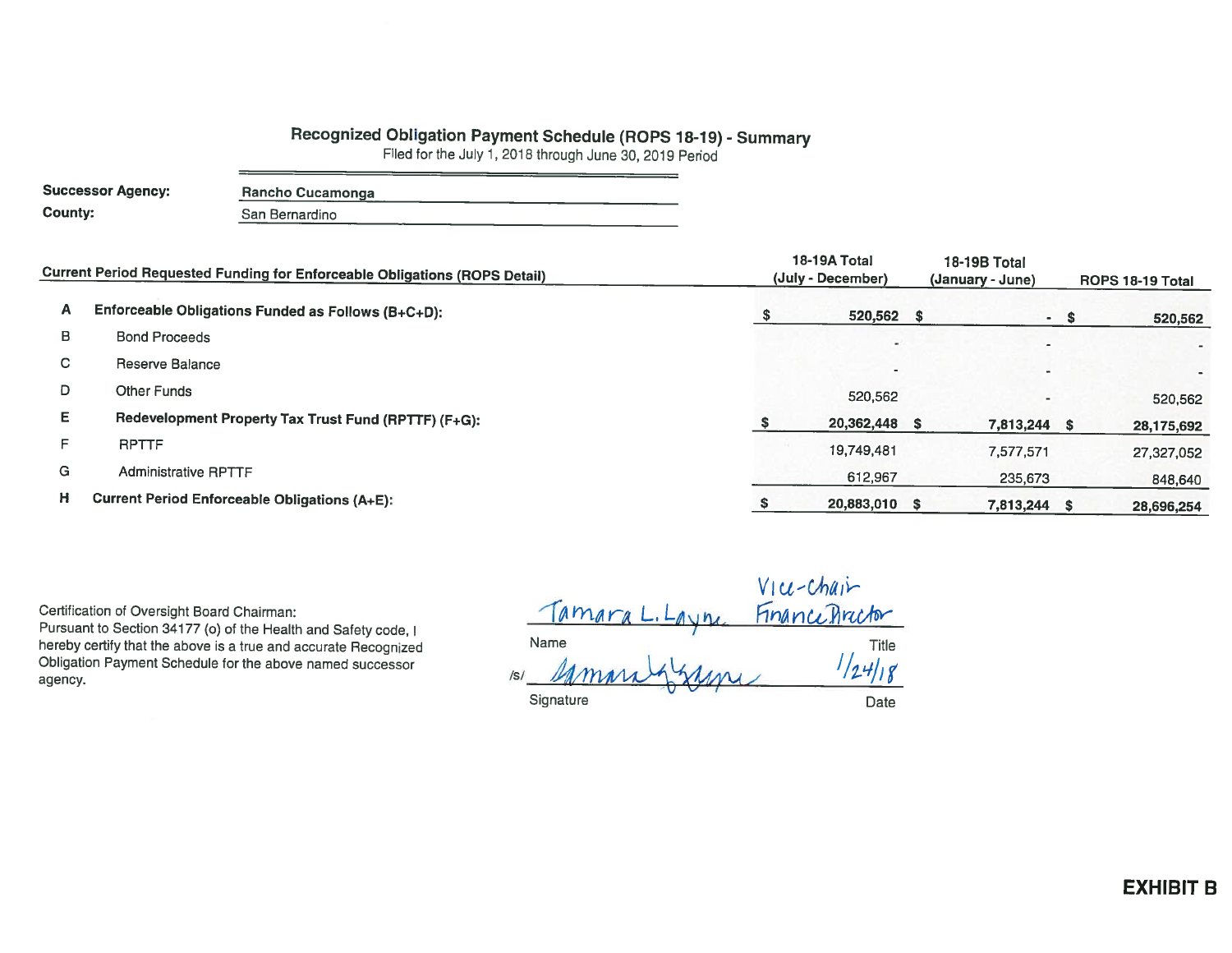|       | Rancho Cucamonga Recognized Obligation Payment Schedule (ROPS 18-19) - ROPS Detail |                                         |                       |                                                                  |                                   |                                                                                                             |                  |                                                |                     |                     |  |                               |                          |            |             |                 |                               |                         |           |              |                 |
|-------|------------------------------------------------------------------------------------|-----------------------------------------|-----------------------|------------------------------------------------------------------|-----------------------------------|-------------------------------------------------------------------------------------------------------------|------------------|------------------------------------------------|---------------------|---------------------|--|-------------------------------|--------------------------|------------|-------------|-----------------|-------------------------------|-------------------------|-----------|--------------|-----------------|
|       | July 1, 2018 through June 30, 2019                                                 |                                         |                       |                                                                  |                                   |                                                                                                             |                  |                                                |                     |                     |  |                               |                          |            |             |                 |                               |                         |           |              |                 |
|       | (Report Amounts in Whole Dollars)                                                  |                                         |                       |                                                                  |                                   |                                                                                                             |                  |                                                |                     |                     |  |                               |                          |            |             |                 |                               |                         |           |              |                 |
|       |                                                                                    |                                         |                       |                                                                  |                                   |                                                                                                             |                  |                                                |                     |                     |  |                               |                          |            |             |                 |                               |                         |           |              |                 |
|       |                                                                                    |                                         |                       |                                                                  |                                   |                                                                                                             |                  |                                                |                     |                     |  |                               | 18-19A (July - December) |            |             |                 |                               | 18-19B (January - June) |           |              |                 |
|       |                                                                                    |                                         |                       |                                                                  |                                   |                                                                                                             |                  |                                                |                     |                     |  |                               | <b>Fund Sources</b>      |            |             |                 |                               | <b>Fund Sources</b>     |           |              |                 |
| Item# | Project Name/Debt Obligation                                                       | Obligation Type                         | <b>Execution Date</b> | Contract/Agreement Contract/Agreement<br><b>Termination Date</b> | Payee                             | <b>Description/Project Scope</b>                                                                            | Project Area     | <b>Total Outstanding</b><br>Debt or Obligation | Retired             | ROPS 18-19<br>Total |  | Bond Proceeds Reserve Balance | Other Funds              | RPTTF      | Admin RPTTF | 18-19A<br>Total | Bond Proceeds Reserve Balance | Other Funds             | RPTTF     | Admin RPTTF  | 18-19B<br>Total |
|       |                                                                                    |                                         |                       |                                                                  |                                   |                                                                                                             |                  | 431.197.883                                    |                     | 28.696.254          |  |                               | 520,562                  | 19,749,481 | 612,967     | 20.883,010      |                               |                         | 7.577.571 | 235,673      | 7,813,244       |
|       | 1 2007 B TA Bond Series                                                            | Bonds Issued On or Before 3/1/2008      |                       | 9/1/2034                                                         | Wells Fargo                       | <b>Tax Allocation Bonds</b>                                                                                 | Rancho Cucamonga | 95.425.328                                     | N                   | 6.227.999           |  |                               | 520.562                  | 3.820.696  |             | 4,341,258       |                               |                         | 1.886.74  |              | 1,886,741       |
|       | <b>7</b> Bond Trustee Services                                                     |                                         | 9/1/1999              | 9/1/2034                                                         | Wells Fargo                       | administration of bond and payment of Rancho Cucamonga<br>debt service                                      |                  | 9.300                                          | N.                  | 9.300               |  |                               |                          | 9.300      |             | 9.300           |                               |                         |           |              |                 |
|       | 17 Arbitrage Calcs/Financial<br>Disclosure/Significant Events<br><b>Notices</b>    | Fees                                    | 3/1/2008              | 9/1/2034                                                         | <b>Nilldan Financial Services</b> | preparation of arbitrage calculation.<br>financial disclosures and notices to<br>bond holders of sig events | Rancho Cucamonga | 7.830                                          | N                   | 7.830               |  |                               |                          | 3.750      |             | 3,750           |                               |                         | 4.080     |              | 4.080           |
|       | 42 NHDC Pledge Payments                                                            | Third-Party Loans                       | 9/1/2002              | 3/1/2026                                                         | <b>BNY Mellon Trust Comp</b>      | Northtown Debt Service Fund                                                                                 | Rancho Cucamonga | 11,200,000                                     |                     | 1,400,000           |  |                               |                          | 700,000    |             | 700,000         |                               |                         | 700,000   |              | 700,000         |
|       | 46 RC Family Sports Center                                                         | Business Incentive<br>Agreements        | 9/1/1996              | 12/31/2017                                                       | Orchard Capital LP                | Lease for building from Third Party<br>Landlord                                                             | Rancho Cucamonga | 120,010                                        |                     | 120,010             |  |                               |                          | 120,010    |             | 120,010         |                               |                         |           |              |                 |
|       | 48 SoCal CHFA Loan Payment                                                         | Third-Party Loans                       | 8/1/1994              | 11/1/2026                                                        | <b>CHFA</b>                       | payment for affordable housing rehab                                                                        | Rancho Cucamonga | 2,883,200                                      |                     | 339,200             |  |                               |                          | 169,600    |             | 169,600         |                               |                         | 169,600   |              | 169,600         |
|       | 71 RA-05-021 (Bass Pro)                                                            | <b>Business Incentive</b><br>Agreements | 8/1/2005              | 12/1/2034                                                        |                                   | Bass Pro Shops/Forest City Owner Participation Agreement                                                    | Rancho Cucamonga | 18,700,000                                     |                     | 1.100.000           |  |                               |                          | 1,100,000  |             | 1,100,000       |                               |                         |           |              |                 |
|       | 95 2014 Tax Allocation Bonds                                                       | Bonds Issued After 12/31/10 9/1/2014    |                       | 9/1/2032                                                         | Wells Fargo                       | debt service for refunding bonds                                                                            | Rancho Cucamonga | 220,291,500                                    |                     | 14,766,250          |  |                               |                          | 11.068.000 |             | 11.068.000      |                               |                         | 3.698.250 |              | 3,698,250       |
|       | 102 Successor Agency Admin Fee ROPS Admin Costs                                    |                                         | 7/1/2017              | 6/30/2018                                                        |                                   | City of Rancho Cucamonga allowance provided by AB 26                                                        | Rancho Cucamonga | 848,640                                        |                     | 848,640             |  |                               |                          |            | 612,967 \$  | 612,967         |                               |                         |           | $235.673$ \$ | 235,673         |
|       | 103 2016 Tax Allocation Refunding<br>Bonds                                         | Bonds Issued After 12/31/10 9/1/2016    |                       | 9/1/2034                                                         | Wells Fargo                       | debt service for refunding bonds of<br>2007A Series from item#1                                             | Rancho Cucamonga | 81,712,075                                     | N                   | 3.877.025           |  |                               |                          | 2,758,125  |             | 2,758,125       |                               |                         | 1,118,900 |              | 1,118,900       |
| 104   |                                                                                    |                                         |                       |                                                                  |                                   |                                                                                                             |                  |                                                | $N$ $\vert S \vert$ |                     |  |                               |                          |            |             |                 |                               |                         |           |              |                 |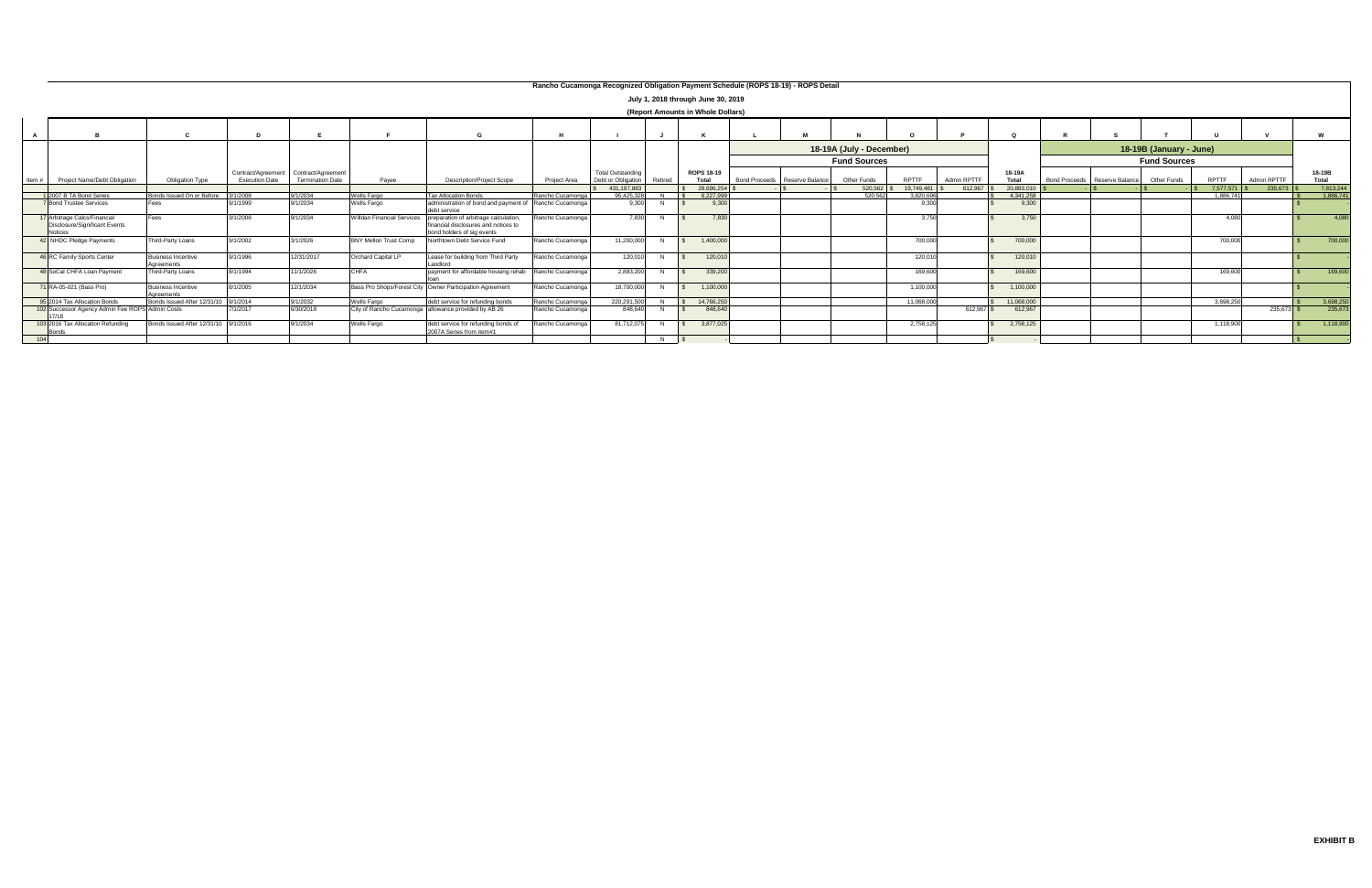## **Rancho Cucamonga Recognized Obligation Payment Schedule (ROPS 18-19) - Report of Cash Balances July 1, 2015 through June 30, 2016 (Report Amounts in Whole Dollars)**

|                | Pursuant to Health and Safety Code section 34177 (I), Redevelopment Property Tax Trust Fund (RPTTF) may be listed as a source of payment on the ROPS, but only to the extent no other funding source is available or when paym<br>property tax revenues is required by an enforceable obligation. For tips on how to complete the Report of Cash Balances Form, see [INSERT URL LINK TO CASH BALANCE TIPS SHEET] |           |                                   |                        |                                 |                 |                 |                                                 |
|----------------|------------------------------------------------------------------------------------------------------------------------------------------------------------------------------------------------------------------------------------------------------------------------------------------------------------------------------------------------------------------------------------------------------------------|-----------|-----------------------------------|------------------------|---------------------------------|-----------------|-----------------|-------------------------------------------------|
| A              | В                                                                                                                                                                                                                                                                                                                                                                                                                | C         | D                                 | Е                      | F.                              | G               | н               |                                                 |
|                |                                                                                                                                                                                                                                                                                                                                                                                                                  |           |                                   | <b>Fund Sources</b>    |                                 |                 |                 |                                                 |
|                |                                                                                                                                                                                                                                                                                                                                                                                                                  |           | <b>Bond Proceeds</b>              |                        | <b>Reserve Balance</b><br>Other |                 |                 |                                                 |
|                |                                                                                                                                                                                                                                                                                                                                                                                                                  |           |                                   | Prior ROPS             |                                 |                 | <b>RPTTF</b>    |                                                 |
|                |                                                                                                                                                                                                                                                                                                                                                                                                                  |           |                                   | period balances<br>and | Prior ROPS<br><b>RPTTF</b>      |                 |                 |                                                 |
|                |                                                                                                                                                                                                                                                                                                                                                                                                                  |           | Bonds issued on   Bonds issued on | DDR RPTTF              | distributed as                  | Rent,           | Non-Admin       |                                                 |
|                | <b>Cash Balance Information for ROPS 15-16 Actuals</b>                                                                                                                                                                                                                                                                                                                                                           | or before | or after                          | balances               | reserve for future              | grants,         | and             |                                                 |
|                | $(07/01/15 - 06/30/16)$                                                                                                                                                                                                                                                                                                                                                                                          | 12/31/10  | 01/01/11                          | retained               | period(s)                       | interest, etc.  | Admin           | <b>Comments</b>                                 |
|                |                                                                                                                                                                                                                                                                                                                                                                                                                  |           |                                   |                        |                                 |                 |                 |                                                 |
| $\mathbf{1}$   | Beginning Available Cash Balance (Actual 07/01/15)                                                                                                                                                                                                                                                                                                                                                               |           |                                   |                        |                                 |                 |                 |                                                 |
|                |                                                                                                                                                                                                                                                                                                                                                                                                                  |           |                                   |                        |                                 |                 |                 |                                                 |
|                |                                                                                                                                                                                                                                                                                                                                                                                                                  |           |                                   |                        |                                 |                 |                 |                                                 |
|                |                                                                                                                                                                                                                                                                                                                                                                                                                  | 5,669,549 | 16,199                            |                        | 6,641                           | 581,480         | 704,001         |                                                 |
| $\overline{2}$ | Revenue/Income (Actual 06/30/16)                                                                                                                                                                                                                                                                                                                                                                                 |           |                                   |                        |                                 |                 |                 |                                                 |
|                | RPTTF amounts should tie to the ROPS 15-16 total distribution from the                                                                                                                                                                                                                                                                                                                                           |           |                                   |                        |                                 |                 |                 |                                                 |
|                | County Auditor-Controller during June 2015 and January 2016.                                                                                                                                                                                                                                                                                                                                                     |           |                                   |                        |                                 |                 |                 | G2 and G3 includes \$4,243,979 proceeds from    |
|                |                                                                                                                                                                                                                                                                                                                                                                                                                  |           |                                   |                        |                                 |                 |                 | property sale remitted to the County in January |
| $\mathbf{3}$   | Expenditures for ROPS 15-16 Enforceable Obligations (Actual                                                                                                                                                                                                                                                                                                                                                      | 213       | 82                                |                        |                                 | 4,243,979       | 27,735,107 2016 |                                                 |
|                | 06/30/16)                                                                                                                                                                                                                                                                                                                                                                                                        |           |                                   |                        |                                 |                 |                 |                                                 |
|                |                                                                                                                                                                                                                                                                                                                                                                                                                  |           |                                   |                        |                                 |                 |                 | G2 and G3 includes \$4,243,979 proceeds from    |
|                |                                                                                                                                                                                                                                                                                                                                                                                                                  |           |                                   |                        | 6.641                           |                 |                 | property sale remitted to the County in January |
| $\overline{4}$ | Retention of Available Cash Balance (Actual 06/30/16)                                                                                                                                                                                                                                                                                                                                                            | 4,173,407 |                                   |                        |                                 | 4,825,459       | 27,918,546 2016 |                                                 |
|                | RPTTF amount retained should only include the amounts distributed as                                                                                                                                                                                                                                                                                                                                             |           |                                   |                        |                                 |                 |                 |                                                 |
|                | reserve for future period(s)                                                                                                                                                                                                                                                                                                                                                                                     |           |                                   |                        |                                 |                 |                 |                                                 |
|                |                                                                                                                                                                                                                                                                                                                                                                                                                  | 1,496,355 | 16,281                            |                        |                                 |                 |                 |                                                 |
|                | 5 ROPS 15-16 RPTTF Balances Remaining                                                                                                                                                                                                                                                                                                                                                                            |           |                                   |                        |                                 |                 |                 |                                                 |
|                |                                                                                                                                                                                                                                                                                                                                                                                                                  |           |                                   |                        |                                 |                 |                 |                                                 |
|                |                                                                                                                                                                                                                                                                                                                                                                                                                  |           |                                   | No entry required      |                                 |                 |                 |                                                 |
|                |                                                                                                                                                                                                                                                                                                                                                                                                                  |           |                                   |                        |                                 |                 | 520,562         |                                                 |
| 6              | Ending Actual Available Cash Balance (06/30/16)                                                                                                                                                                                                                                                                                                                                                                  |           |                                   |                        |                                 |                 |                 |                                                 |
|                | C to G = $(1 + 2 - 3 - 4)$ , H = $(1 + 2 - 3 - 4 - 5)$                                                                                                                                                                                                                                                                                                                                                           |           |                                   |                        |                                 |                 |                 |                                                 |
|                |                                                                                                                                                                                                                                                                                                                                                                                                                  |           |                                   |                        |                                 |                 |                 |                                                 |
|                |                                                                                                                                                                                                                                                                                                                                                                                                                  | \$        | l Si                              | -S                     |                                 | $-1$ \$<br>- \$ |                 |                                                 |